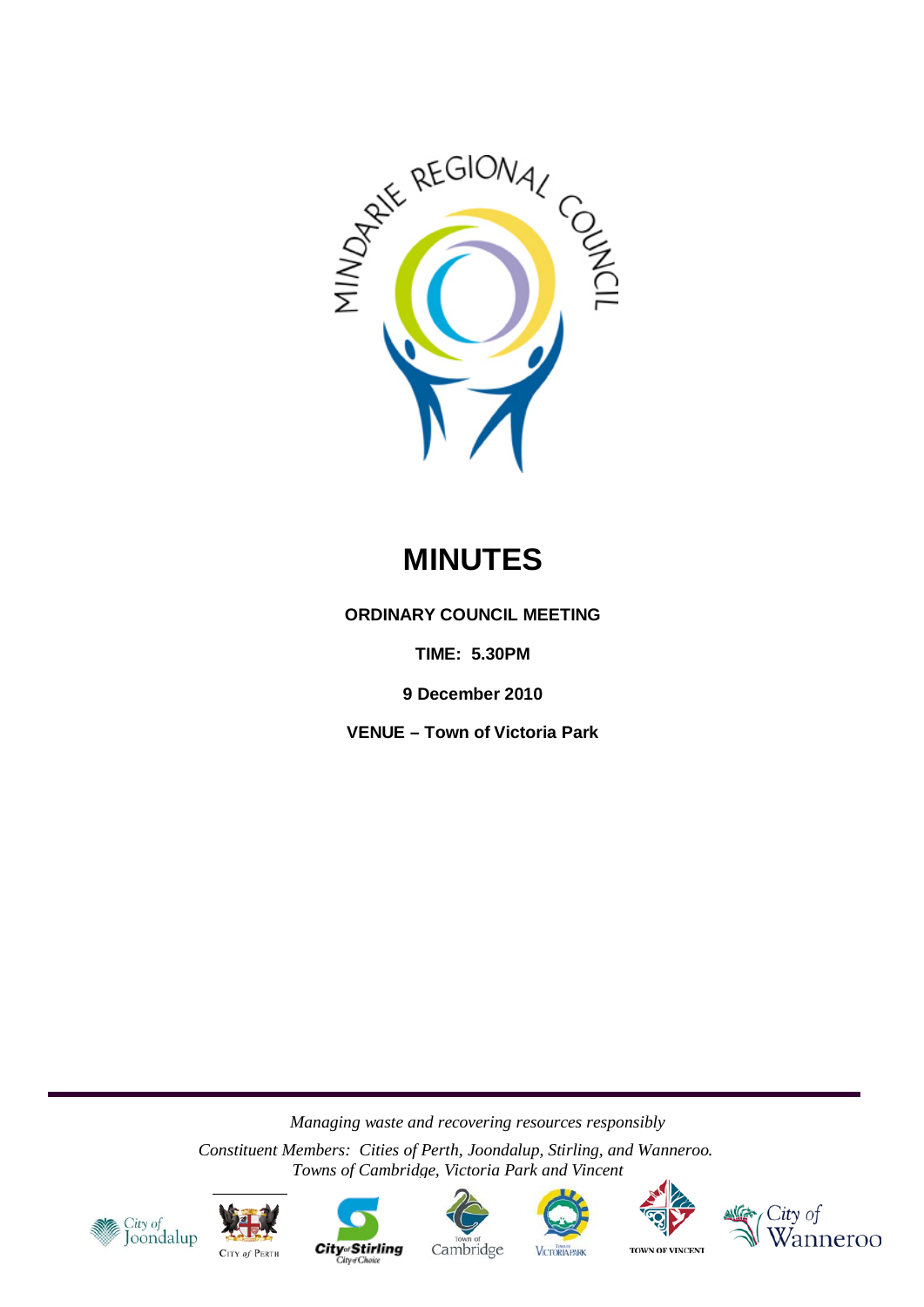#### Page 2

# **MINDARIE REGIONAL COUNCIL NOTICE OF MEETING**

26 November 2010

Councillors of the Mindarie Regional Local Government are respectfully advised that an Ordinary Meeting of the C ouncil will be held in the C ouncil Chambers of the T own of Victoria Park, 99 Shepparton Road, Victoria Park, at 5.30pm on 9 December 2010.

The business papers pertaining to the meeting follow.

Your attendance is requested.

**KEVIN POYNTON Chief Executive Officer**

# **MINDARIE REGIONAL COUNCIL - MEMBERSHIP**

- Cr J Bissett (John) Town of Victoria Park<br>
Cr D Boothman (David) City of Stirling Cr D Boothman (David) City of Stirling<br>Cr R Butler (Rob) City of Perth Cr R Butler (Rob) City of Perth<br>
Cr S Cooke (Sharon) City of Stirling Cr S Cooke (Sharon) City of Stirling<br>
Cr S Farrell (Steed) Cr S Town of Vincent Cr S Farrell (Steed) Cr R Fishwick (Russ) City of Joondalup Cr L Gray JP (Laura) City of Wanneroo<br>
Cr K Hollywood (Kerry) City of Joondalup Cr K Hollywood (Kerry) City of Joondalup<br>
Cr D Newton JP (Dot) City of Wanneroo Cr D Newton JP (Dot) City of Wanneroo<br>
Cr C MacRae (Corinne) Cr C MacRae (Corinne) Cr C MacRae (Corinne) Town of Cambridge Town of Cambridge Town of Cambridge Town of Cambridge Town of City of Stirling Cr J Robbins (Jason) City of Stirling<br>
Cr B Stewart (Bill) City of Stirling Cr B Stewart (Bill)
	-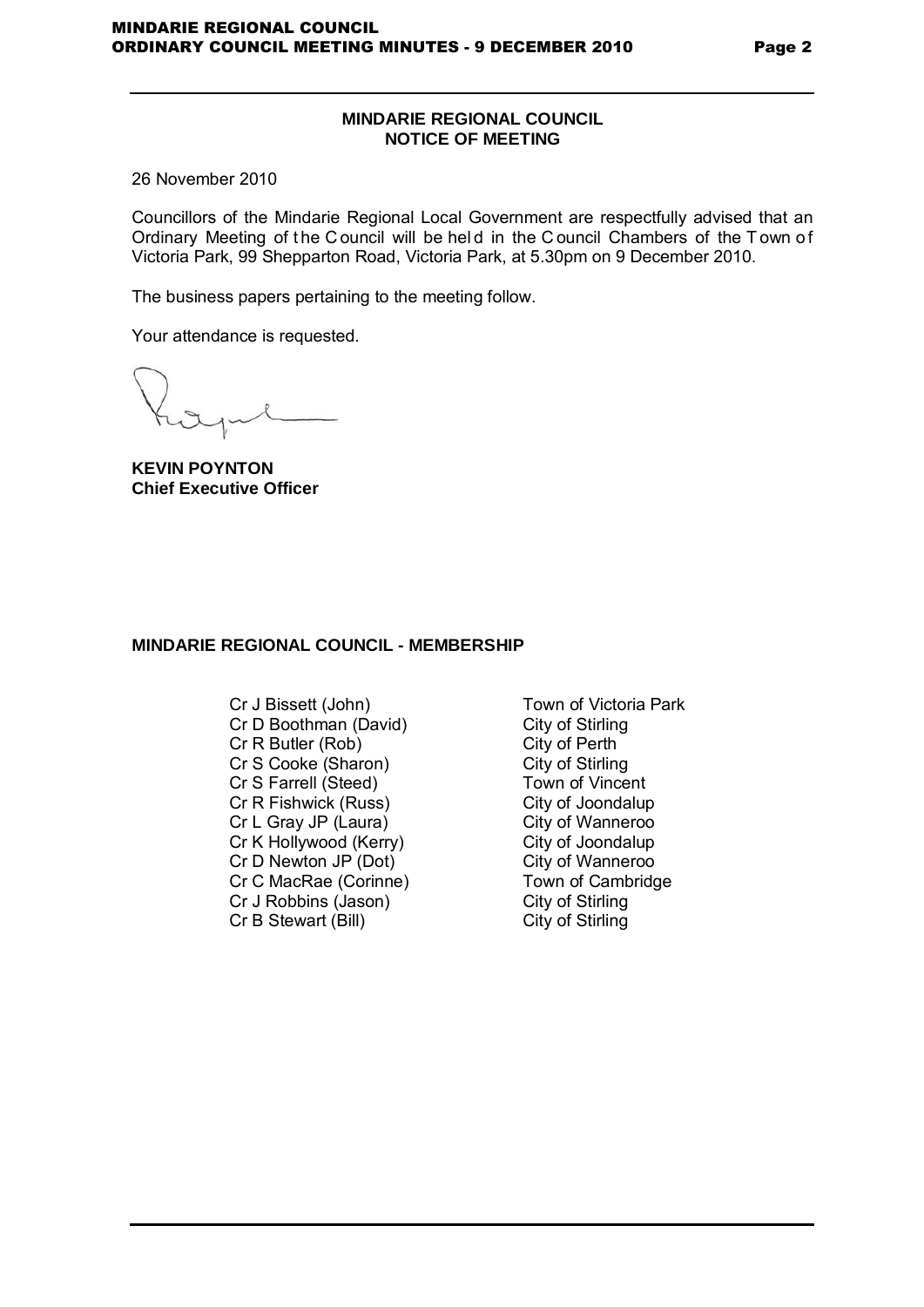#### **MINUTES OF THE ORDINARY COUNCIL MEETING OF THE MINDARIE REGIONAL COUNCIL HELD IN THE COUNCIL CHAMBERS OF THE TOWN OF VICTORIA PARK, 99 SHEPPERTON ROAD, VICTORIA PARK, WESTERN AUSTRALIA ON 9 DECEMBER 2010 COMMENCING AT 5.30PM.**

| <b>PRESENT:</b>                | Chairman                                                    | Cr R Fishwick<br>Cr J Bissett (arrived 5.45 pm)<br>Cr D Boothman<br>Cr R Butler (arrived 5.55 pm)<br>Cr S Cooke<br>Cr S Farrell (arrived 5.37 pm)<br>Cr L Gray JP<br>Cr K Hollywood<br>Cr C MacRae<br>Cr D Newton JP<br>Cr J Robbins<br>Cr B Stewart (arrived 5.35 pm) |                                |
|--------------------------------|-------------------------------------------------------------|------------------------------------------------------------------------------------------------------------------------------------------------------------------------------------------------------------------------------------------------------------------------|--------------------------------|
| <b>APOLOGIES:</b>              |                                                             | Nil                                                                                                                                                                                                                                                                    |                                |
| <b>ABSENT:</b>                 |                                                             | Nil                                                                                                                                                                                                                                                                    |                                |
| <b>IN ATTENDANCE:</b>          |                                                             |                                                                                                                                                                                                                                                                        |                                |
|                                | Mindarie Regional Council Officers                          | K F Poynton<br>K Dhillon<br>C Gibson<br>L Nyssen<br>M Tolson                                                                                                                                                                                                           | <b>Chief Executive Officer</b> |
| <b>Member Council Officers</b> |                                                             | E Albrecht<br>K Caple<br>C Colyer<br>G Eves<br>D Forster<br>J Giorgi<br>M Glover<br>G Hunt<br>R Lotznicker<br>D Simms<br>S Spinks<br>A Vuleta                                                                                                                          |                                |
| Consultants                    |                                                             | I Watkins<br>J Woodhouse                                                                                                                                                                                                                                               |                                |
| <b>VISITORS:</b>               |                                                             | Cr Hayes<br>R Brown                                                                                                                                                                                                                                                    |                                |
| <b>MEDIA:</b>                  |                                                             | Nil                                                                                                                                                                                                                                                                    |                                |
| <b>PUBLIC:</b>                 |                                                             | One                                                                                                                                                                                                                                                                    |                                |
|                                | Confirmed by resolution of the Council on 24 February 2011. |                                                                                                                                                                                                                                                                        |                                |

…………………………………………..………………………Chairman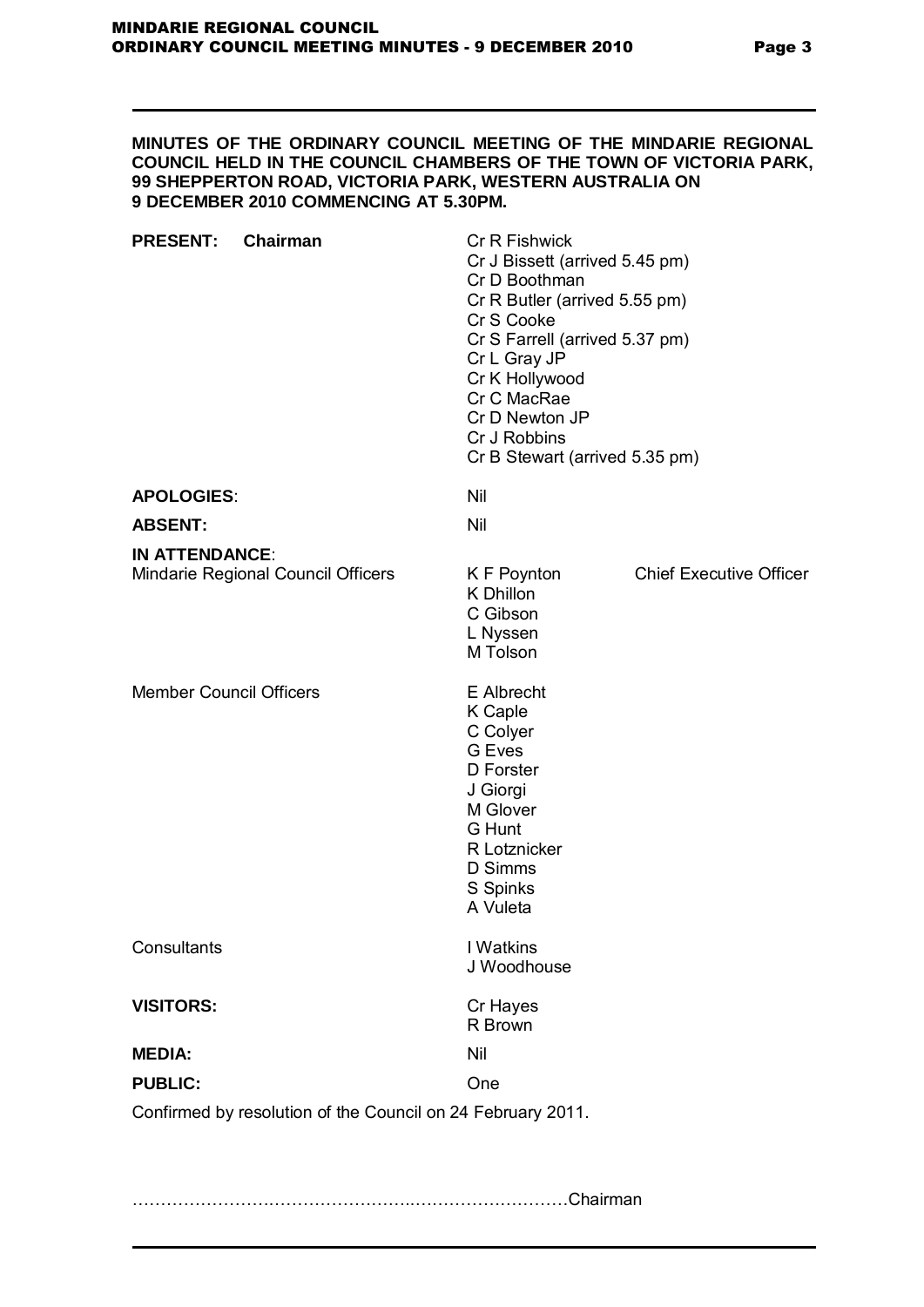# **TABLE OF CONTENTS**

| <b>ITEM</b>    | <b>SUBJECT</b>                                                                                                      | <b>FILE NO</b> | <b>PAGE NO</b> |
|----------------|---------------------------------------------------------------------------------------------------------------------|----------------|----------------|
| $\mathbf{1}$   | OATHS/AFFIRMATIONS OF ALLEGIANCE AND<br><b>DECLARATIONS OF OFFICE</b>                                               | N/A            | P <sub>8</sub> |
| 2 <sup>2</sup> | <b>QUESTION TIME</b>                                                                                                | N/A            | P <sub>8</sub> |
| $3\phantom{a}$ | ATTENDANCE AND APOLOGIES                                                                                            | N/A            | P <sub>8</sub> |
| 4              | <b>MINUTES</b>                                                                                                      | N/A            | P <sub>8</sub> |
| 4.1            | <b>ORDINARY COUNCIL MEETING -</b><br>28 OCTOBER 2010                                                                | N/A            | P <sub>8</sub> |
| 5              | <b>ANNOUNCEMENTS</b>                                                                                                | N/A            | P <sub>8</sub> |
| $6\phantom{1}$ | <b>DEPUTATIONS</b>                                                                                                  | N/A            | P <sub>8</sub> |
| $\overline{7}$ | <b>BUSINESS ARISING FROM A PREVIOUS</b><br>MEETING TREATED AS AN ORDER OF THE<br><b>DAY</b>                         | N/A            | P <sub>8</sub> |
| 8              | <b>REPORTS</b><br>(Declaration of Financial/Conflict of Interest to be<br>recorded prior to dealing with each item) | N/A            | P <sub>8</sub> |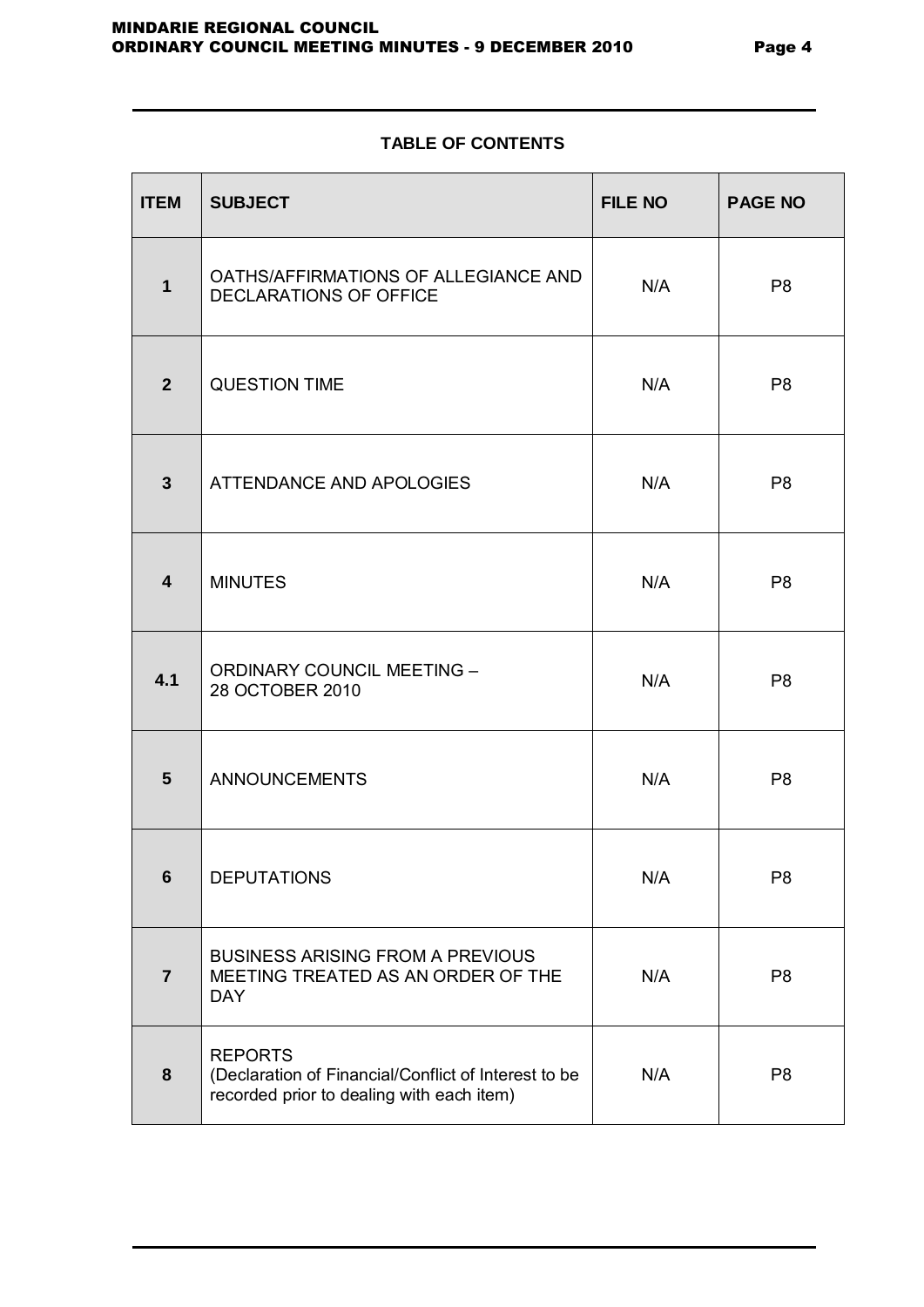| 8.1    | <b>CHIEF EXECUTIVE OFFICER</b>                                                                     | N/A           | P <sub>9</sub>      |
|--------|----------------------------------------------------------------------------------------------------|---------------|---------------------|
| 8.1.1  | FINANCIAL STATEMENTS FOR THE PERIOD<br>ENDED 30 SEPTEMBER 2010 TO<br>31 OCTOBER 2010               | FIN/5-02      | P <sub>9</sub>      |
| 8.1.2  | LIST OF PAYMENTS MADE FOR THE<br>MONTHS ENDED 30 SEPTEMBER 2010 TO<br>31 OCTOBER 2010              | FIN/5-02      | P <sub>9</sub>      |
| 8.1.3  | BUSINESS REPORT (FOR THE PERIOD<br>1 OCTOBER 2010 - 12 NOVEMBER 2010)                              | COR/8         | P <sub>10</sub>     |
| 8.1.4  | RESOURCE RECOVERY FACILITY UPDATE<br>REPORT FOR THE PERIOD 30 SEPTEMBER<br>2010 - 10 NOVEMBER 2010 | WST/13-02     | P <sub>10</sub> -11 |
| 8.1.5  | <b>GROUNDWATER MANAGEMENT UPDATE</b><br><b>REPORT</b>                                              | ENV/1-02      | P <sub>11</sub>     |
| 8.1.6  | MRC BUSINESS PLANNING - FINANCIAL<br>YEAR 2011/2012                                                | FIN/112       | P <sub>12</sub>     |
| 8.1.7  | <b>REGIONAL COUNCILS / WALGA</b><br><b>RELATIONSHIPS - PARTNERSHIP</b><br><b>AGREEMENT</b>         | <b>GVR/10</b> | P <sub>12</sub>     |
| 8.1.8  | DRAFT MINDARIE REGIONAL COUNCIL<br>STANDING ORDERS LOCAL LAW 2010                                  | LAW/2-02      | P12-13              |
| 8.1.9  | DELEGATED AUTHORITY - CHIEF<br><b>EXECUTIVE OFFICER</b>                                            | COR/1         | P <sub>13</sub>     |
| 8.1.10 | DELEGATED AUTHORITY - 2010/2011<br><b>CHRISTMAS NEW YEAR RECESS</b>                                | COR/1         | P <sub>14</sub>     |
|        |                                                                                                    |               |                     |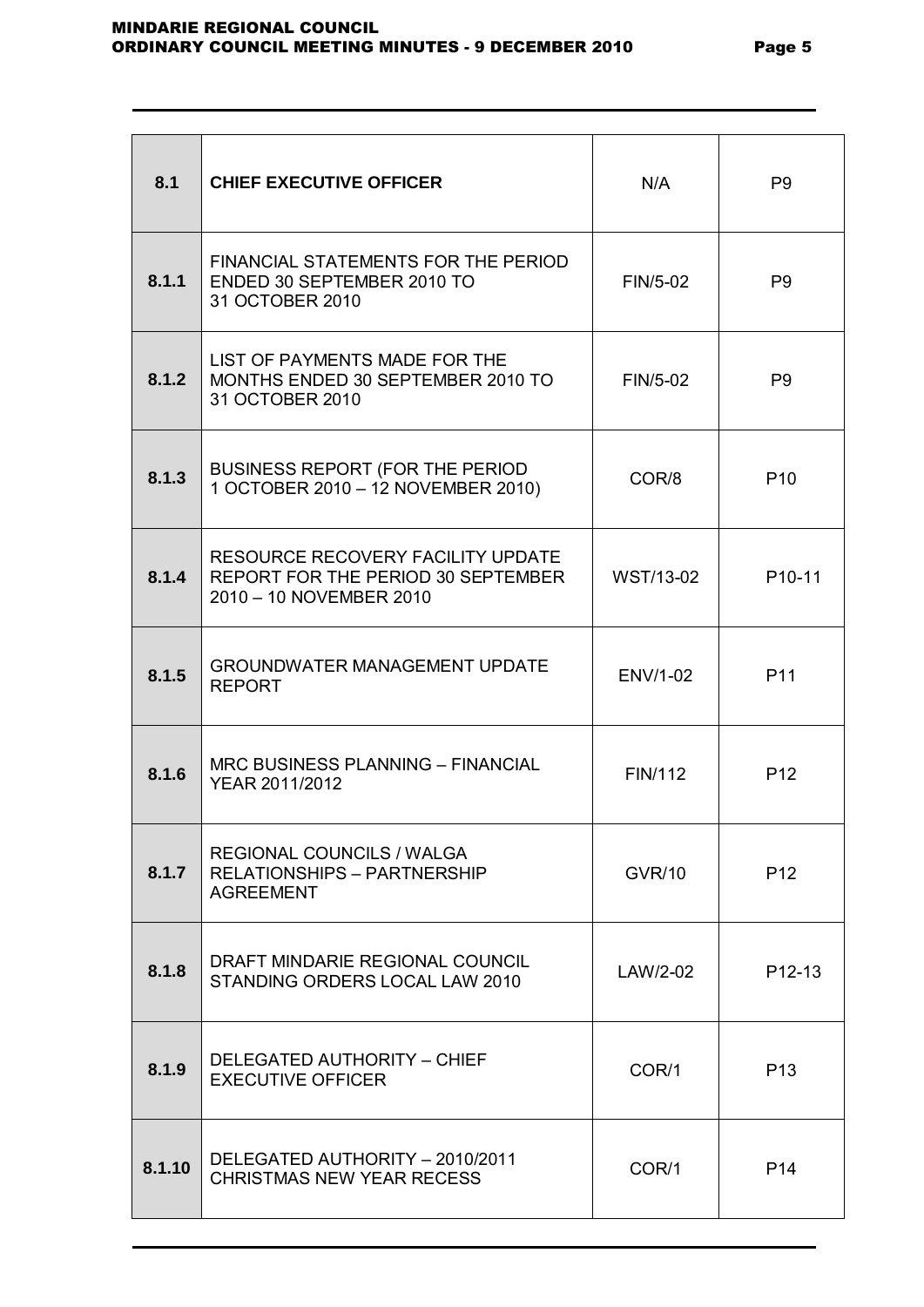| 8.1.11 | MINDARIE REGIONAL COUNCIL MEETING<br>DATES FOR 2011              | <b>COR/10</b> | P <sub>14</sub>    |
|--------|------------------------------------------------------------------|---------------|--------------------|
| 8.2    | <b>STRATEGIC PROJECTS COMMITTEE</b>                              | N/A           | P <sub>15</sub>    |
| 8.2.1  | STRATEGIC PROJECTS COMMITTEE<br>MINUTES - 29 SEPTEMBER 2010      | GOV/28/05     | P <sub>15</sub>    |
| 8.2.2  | <b>STRATEGIC PROJECTS COMMITTEE</b><br>MINUTES - 22 OCTOBER 2010 | GOV/28/05     | P <sub>15</sub>    |
| 8.2.3  | STRATEGIC PROJECTS COMMITTEE<br>MINUTES - 19 NOVEMBER 2010       | GOV/28/05     | P <sub>15</sub>    |
| 8.3    | <b>AUDIT COMMITTEE</b>                                           | N/A           | P <sub>16</sub>    |
| 8.3.1  | <b>AUDIT COMMITTEE MINUTES -</b><br>24 NOVEMBER 2010             | GOV/28/03     | P <sub>16</sub>    |
| 8.4    | <b>CONFIDENTIAL ITEMS</b>                                        | N/A           | P <sub>16</sub>    |
| 8.4.1  | <b>LANDFILL GAS CONTRACT REPORT</b>                              | EST/2-02      | P <sub>16-17</sub> |
| 9      | NOTICE OF MOTION                                                 | N/A           | P <sub>17</sub>    |
| 10     | <b>GENERAL BUSINESS</b>                                          | N/A           | P <sub>17</sub>    |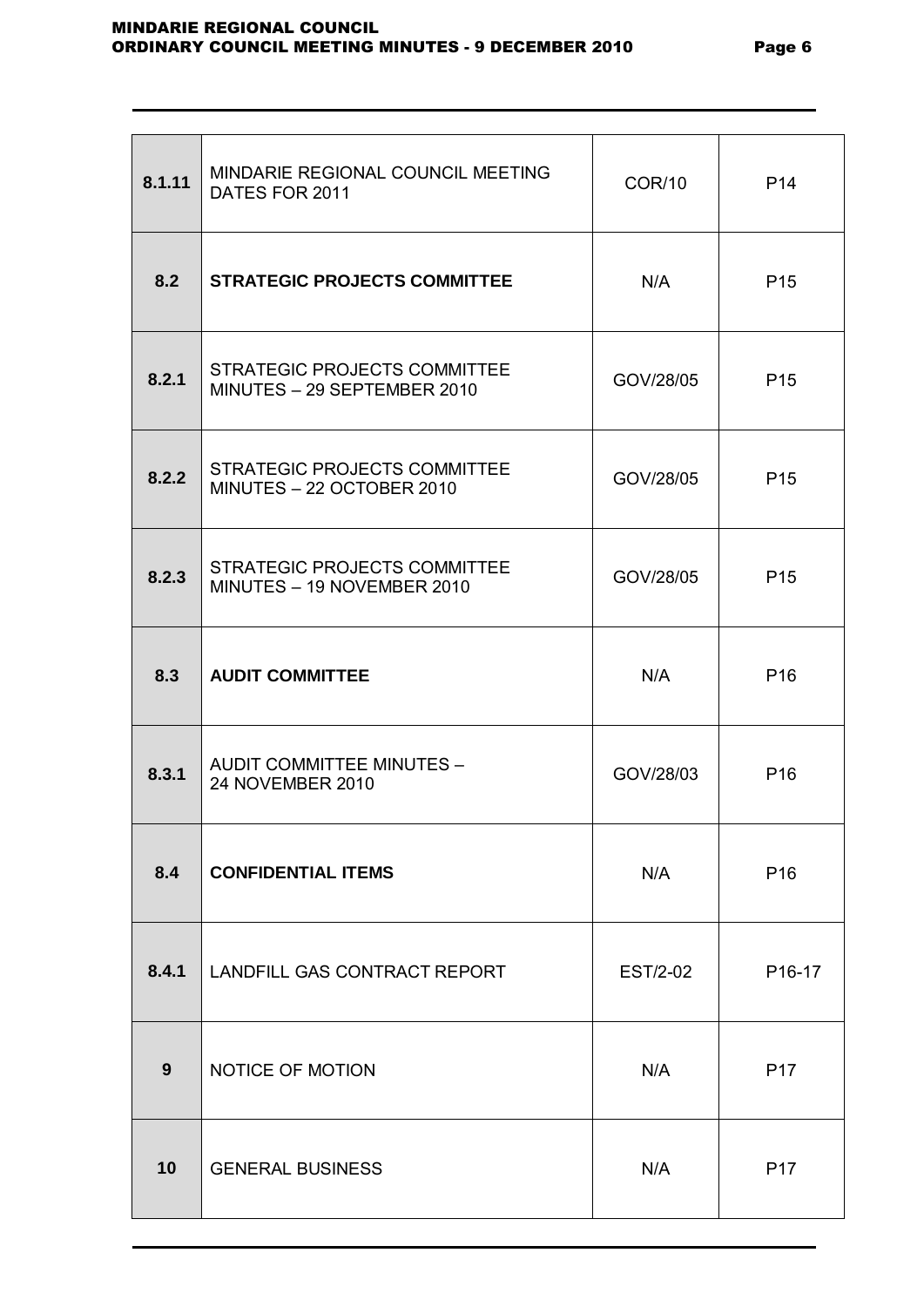| 11 | <b>NEXT MEETING</b> | N/A | P <sub>17</sub> |
|----|---------------------|-----|-----------------|
| 12 | <b>CLOSURE</b>      | N/A | P <sub>17</sub> |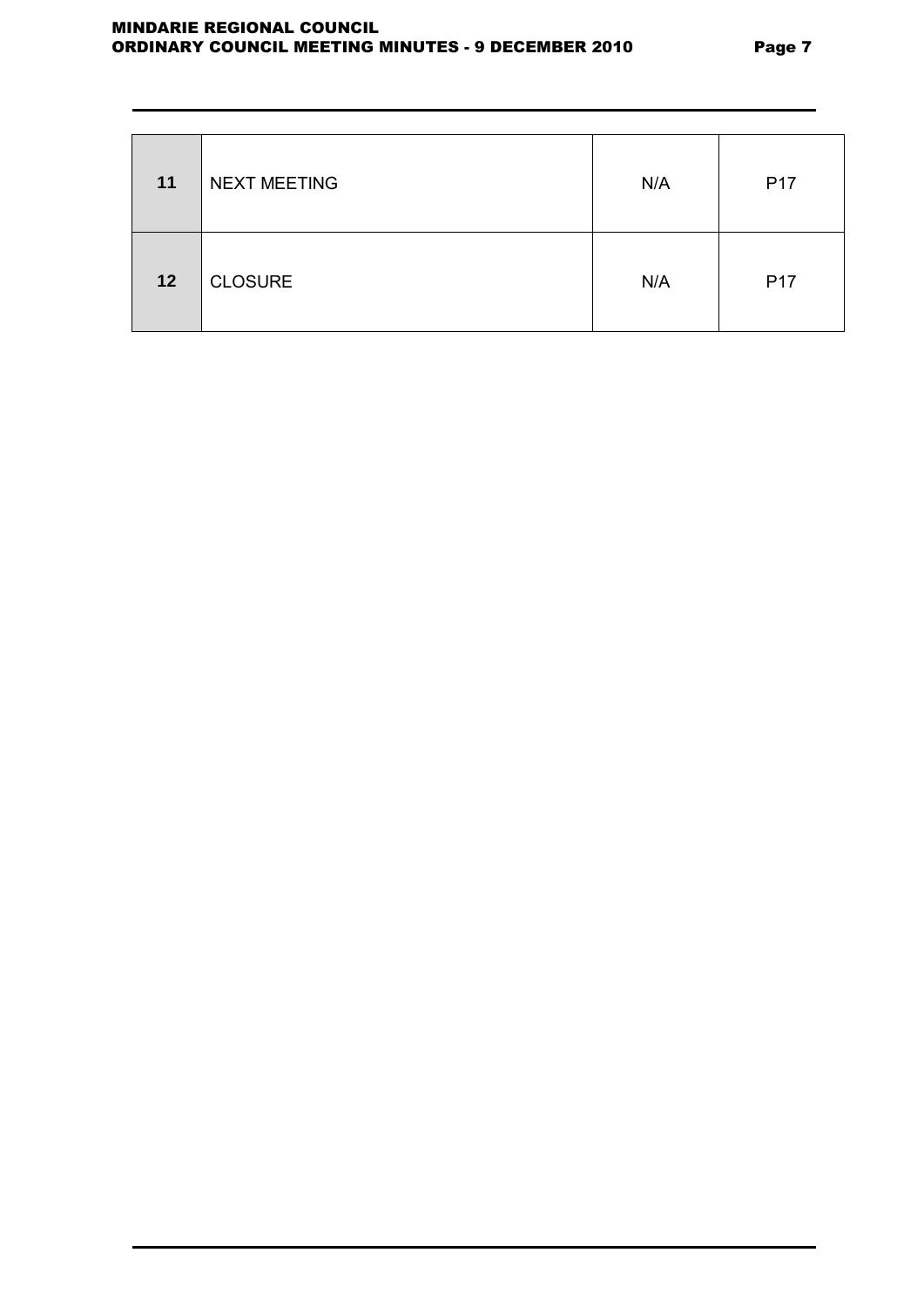# **1 OATHS/AFFIRMATIONS OF ALLEGIANCE AND DECLARATIONS OF OFFICE**

Nil

# **2 QUESTION TIME**

Nil

# **3 ATTENDANCE AND APOLOGIES**

Refer page 3.

# **4 MINUTES**

# **4.1 ORDINARY COUNCIL MEETING – 28 OCTOBER 2010**

The Minutes of the Ordinary Council Meeting held on 28 October, 2010 have been printed and circulated to members of the Council.

# **MOTION: (Moved: Cr Newton Seconded: Cr MacRae)**

# **RECOMMENDATION**

**That the Minutes of the Ordinary Council Meeting of Council held on 28 October 2010 be taken as read, confirmed and the Chairman invited to sign same as a true record of the proceedings.**

*(Carried: 8/0)* 

For: Cr Fishwick, Boothman, Cooke, Gray, Hollywood, MacRae, Newton, Robbins

# **5 ANNOUNCEMENTS**

The C hairman w elcomed g uests, i ncluding C r K eith H ayes ( Town of V ictoria Park), Mr John Woodhouse (Woodhouse Legal) and Ms Rebecca Brown (WALGA).

The Chairman thanked elected members, the MRC administration and Council Officers for their work during 2010, and issued all the compliments of the season.

#### **6 DEPUTATIONS**

Nil

# **7 BUSINESS FROM A PREVIOUS MEETING TREATED AS AN ORDER OF THE DAY**

Nil

# **8 REPORTS**

Mr Watkins declared a financial interest in Items 8.1.4 and 8.4.1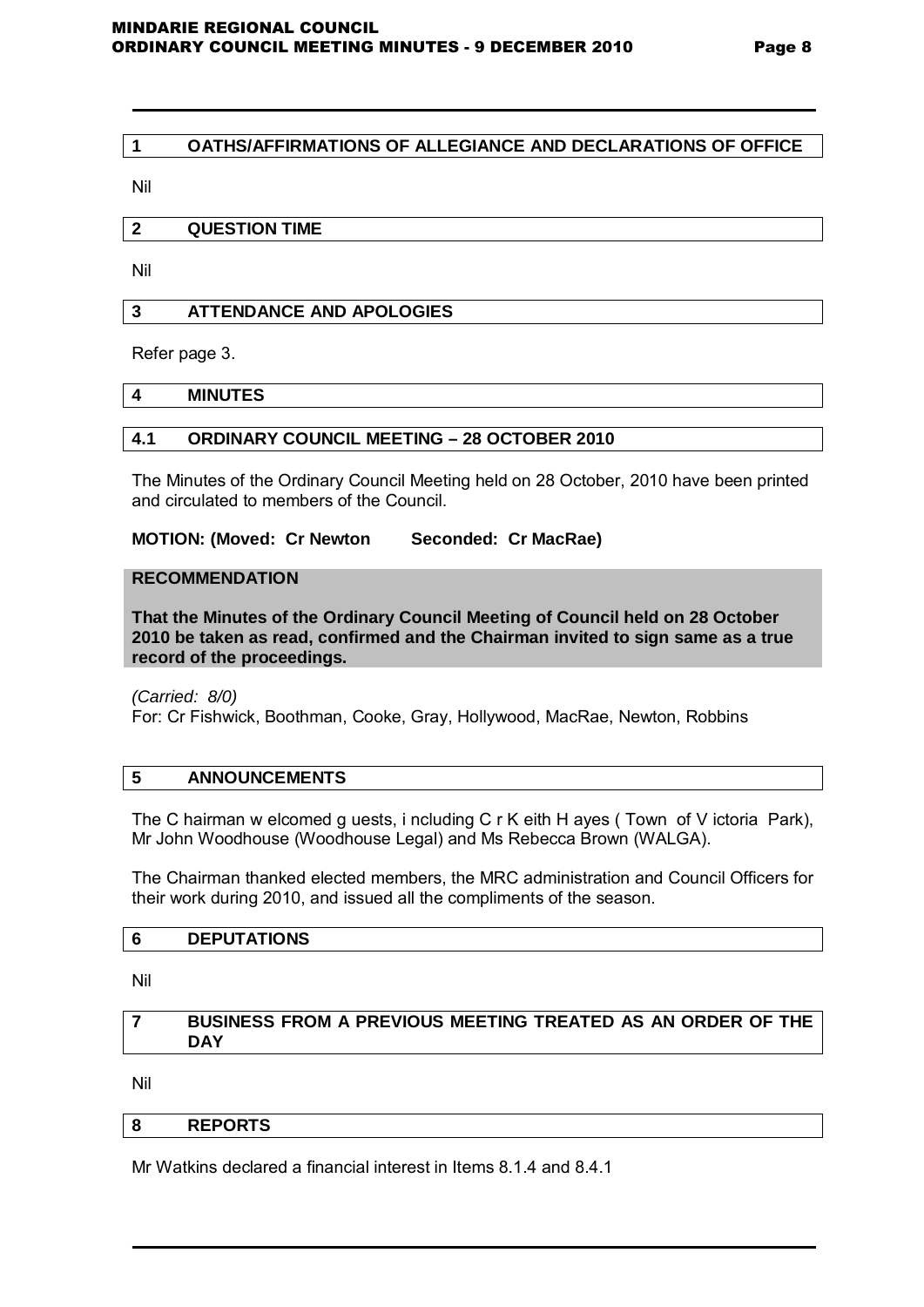# **8.1 CHIEF EXECUTIVE OFFICER**

**8.1.1 File No: FIN/5-02**

#### **SUBJECT: FINANCIAL STATEMENTS FOR THE PERIOD ENDED 30 SEPTEMBER 2010 TO 31 OCTOBER 2010**

# **MOTION: (Moved: Cr MacRae Seconded: Cr Robbins)**

Council tasked the CEO with provision of information on the current investment plan for OCM February 2011.

# **COUNCIL RECOMMENDATION**

#### **That the Financial Statements as attached at Attachment One and Two for the months ended 30 September 2010 and 31 October 2010 be noted.**

*(Carried: 8/0)*  For: Cr Fishwick, Boothman, Cooke, Gray, Hollywood, MacRae, Newton, Robbins

Cr Stewart arrived at 5.35 pm.

**8.1.2 File No: FIN/5-02**

# **SUBJECT: LIST OF PAYMENTS MADE FOR THE MONTHS ENDED 30 SEPTEMBER 2010 TO 31 OCTOBER 2010**

**MOTION: (Moved: Cr Boothman Seconded: Cr MacRae)** 

Nil discussion.

# **COUNCIL RECOMMENDATION**

**That Council endorse the list of payments made, as per the delegation made to the Chief Executive Officer, for the months ended 30 September 2010 and 31 October 2010.**

*(Carried: 9/0)*  For: Cr Fishwick, Boothman, Cooke, Gray, Hollywood, MacRae, Newton, Robbins, **Stewart** 

Cr Farrell arrived at 5.37 pm.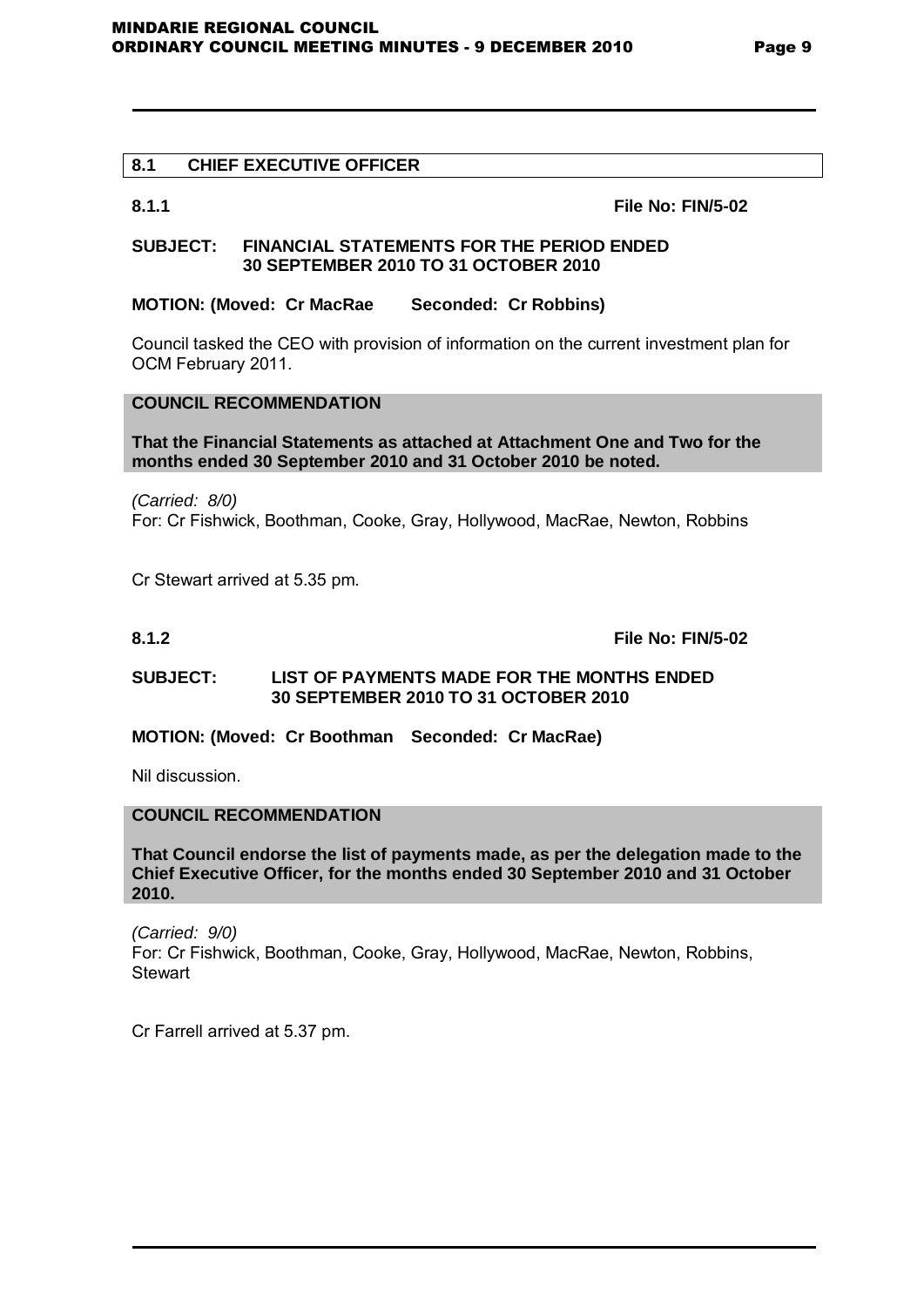#### **8.1.3 File No: COR/8**

# **SUBJECT: BUSINESS REPORT (FOR THE PERIOD 1 OCTOBER 2010 – 12 NOVEMBER 2010)**

# **MOTION: (Moved: Cr Newton Seconded: Cr MacRae)**

Data on usage at RRF Education Centre, in response to a question provided as follows:

- 9 groups through, mostly adult groups including the Waste and Recycling Conference tour group.
- About half of all tours to RRF go to the Visitors Centre (last 3 months).
- Work still being done to displays which has limited our access this year.
- Looking to promote the Visitors Centre heavily to next year's tour groups. New tours brochure now in circulation.

The Chairman advised Council of a plan to readvertise the position of Project Manager, in early 2011, in response to a question.

The CEO advised of progress on identification of a facilitator for review of MRC Strategic Plan, in response to a question.

Mr Dhillon explained that the additional bales / residue tonnage to landfill (Agenda p63 Chart 3 refers) was due to additional residue material from the RRF.

### **COUNCIL RECOMMENDATION**

#### **That Council receive this progress report for the period 1 October, 2010 – 12 November 2010 against Annual Business Plan 2010/2011.**

*(Carried: 10/0)*  For: Cr Fishwick, Boothman, Cooke, Gray, Hollywood, MacRae, Newton, Robbins, Stewart, Farrell

Cr Bissett arrived at 5.45 pm

#### **8.1.4 File No: WST/13-02**

# **SUBJECT: RESOURCE RECOVERY FACILITY UPDATE REPORT FOR THE PERIOD 30 SEPTEMBER 2010 – 10 NOVEMBER 2010**

#### **MOTION: (Moved: Cr Farrell Seconded: Cr Gray)**

Councillors expressed concern re ongoing relatively low waste diversion from RRF.

Councillors noted ongoing work with respect to Industrial Special Risk Insurance, and the proposed approach to review the entire insurance plan in early 2011.

Councillors n oted the plan to present a w ashdown facility proposal to OCM F ebruary 2011. Council agreed for member Council CEOs and SPC Officers to be added to the distribution list for PAG papers.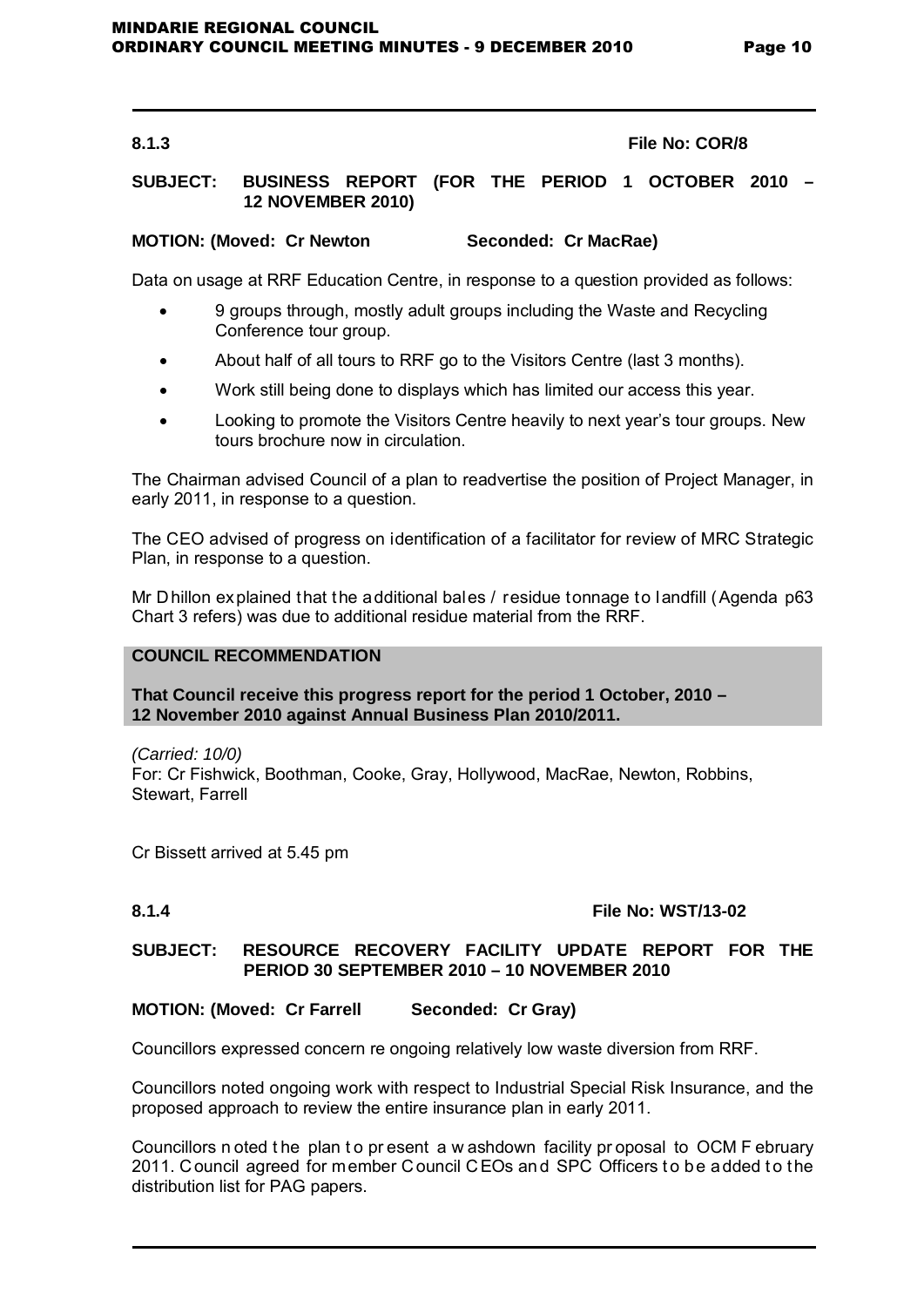Cr Butler arrived at 5.55 pm.

# **COUNCIL RECOMMENDATION**

#### **That Council note the RRF update report for the period 30 September 2010 to 10 November 2010.**

*(Carried: 12/0)*  For: Cr Fishwick, Boothman, Cooke, Gray, Hollywood, MacRae, Newton, Robbins, Stewart, Farrell, Butler, Bissett

# **8.1.5 File No: ENV/1-02**

# **SUBJECT: GROUNDWATER MANAGEMENT UPDATE REPORT**

# **MOTION: (Moved: Cr Stewart Seconded: Cr Boothman)**

Additional information, as a result of Councillor questions as follows:

- Borehole Placement
	- Location of monitoring boreholes at Tamala Park were placed as advised by CSIRO
		- DEC recommended to MRC and CSIRO to reduce or rationalise the number o f the ol der b ores us ed to c ollect groundwater d ata: however, to continue to collect data from all of the new monitoring bores located at the Tamala park nor thern bo undary. In t he rationalisation of the older bores, none will be physically removed
- Impact of Excessive Analyte levels in Groundwater
	- Depending on the leachate levels a number of options are available:
		- 1. Low analyte l evels c ould be r esolved t hrough natural attenuation (natural diluation by groundwater)
		- 2. High or ex cessive a nalyte l evels w ould be r esolved through engineered remediation (removing the analytes from the groundwater)
- MRC has engaged the services of Heggies Pty Ltd (a renowned environment consultant) to i nvestigate and r eport o n t he status o f the T amala P ark groundwater situation in regard to leachate plume direction, concentrations and how best to rectify the analyte levels. A draft report will be presented by Heggies early 2011.

# **COUNCIL RECOMMENDATION**

**That Council receive this Groundwater Management report based on CSIRO Groundwater Monitoring Report – 2010, for information.**

*(Carried: 12/0)*  For: Cr Fishwick, Boothman, Cooke, Gray, Hollywood, MacRae, Newton, Robbins, Stewart, Farrell, Butler, Bissett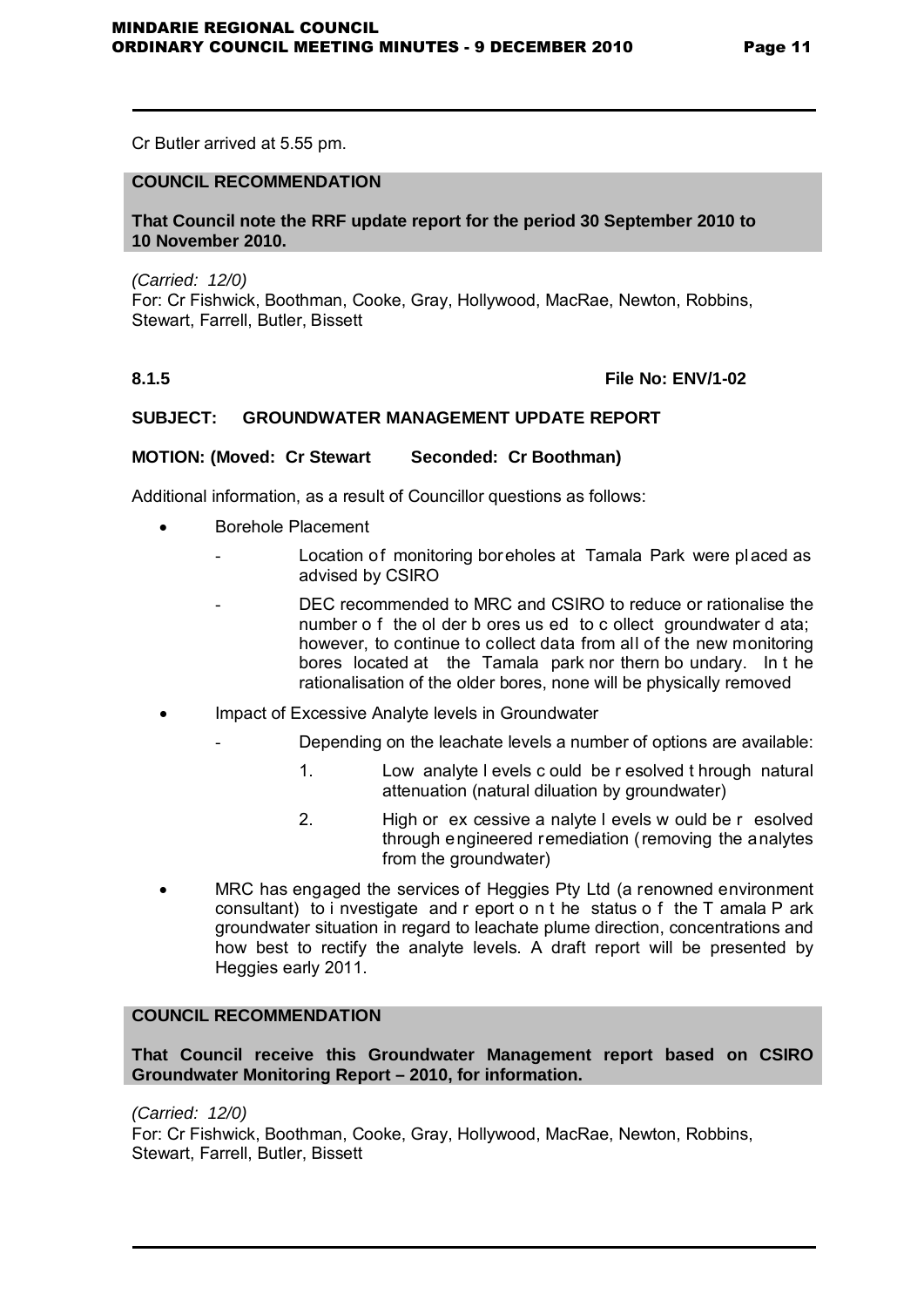#### **8.1.6 File No: FIN/112**

# **SUBJECT: MRC BUSINESS PLANNING – FINANCIAL YEAR 2011/2012**

**MOTION: (Moved: Cr Stewart Seconded: Cr Butler)** 

Nil discussion.

# **COUNCIL RECOMMENDATION**

#### **That Council approves the plan for MRC Business Planning – FY2011/2012.**

*(Carried: 12 /0 )*  For: Cr Fishwick, Boothman, Cooke, Gray, Hollywood, MacRae, Newton, Robbins, Stewart, Farrell, Butler, Bissett

**8.1.7 File No: GVR/10**

#### **SUBJECT: REGIONAL COUNCILS / WALGA RELATIONSHIPS – PARTNERSHIP AGREEMENT**

**MOTION: (Moved: Cr Boothman Seconded: Cr Newton)** 

Nil discussion.

# **COUNCIL RECOMMENDATION**

#### **That Council approve the proposed Partnership Agreement between WALGA and Regional Councils, described at Attachment One to this Item.**

*(Carried: 12/0 )*  For: Cr Fishwick, Boothman, Cooke, Gray, Hollywood, MacRae, Newton, Robbins, Stewart, Farrell, Butler, Bissett

#### **8.1.8 File No: LAW/2-02**

#### **SUBJECT: DRAFT MRC STANDING ORDERS LOCAL LAW 2010**

#### **MOTION: (Moved: Cr Stewart Seconded: Cr Butler)**

Council agreed editorial amendments to the draft Standing Orders:

- Agenda page 128, clause 4.2(3)
	- Insert: CEO to sit beside presiding person
- Agenda page 129, clause 4.8(3)
	- Insert: Presiding person can move a motion without vacating Chair
- Agenda page 122, clause 3.1
	- Delete: sub-clause (i)
- Agenda page 133, clause 5.9(2)
	- Amend content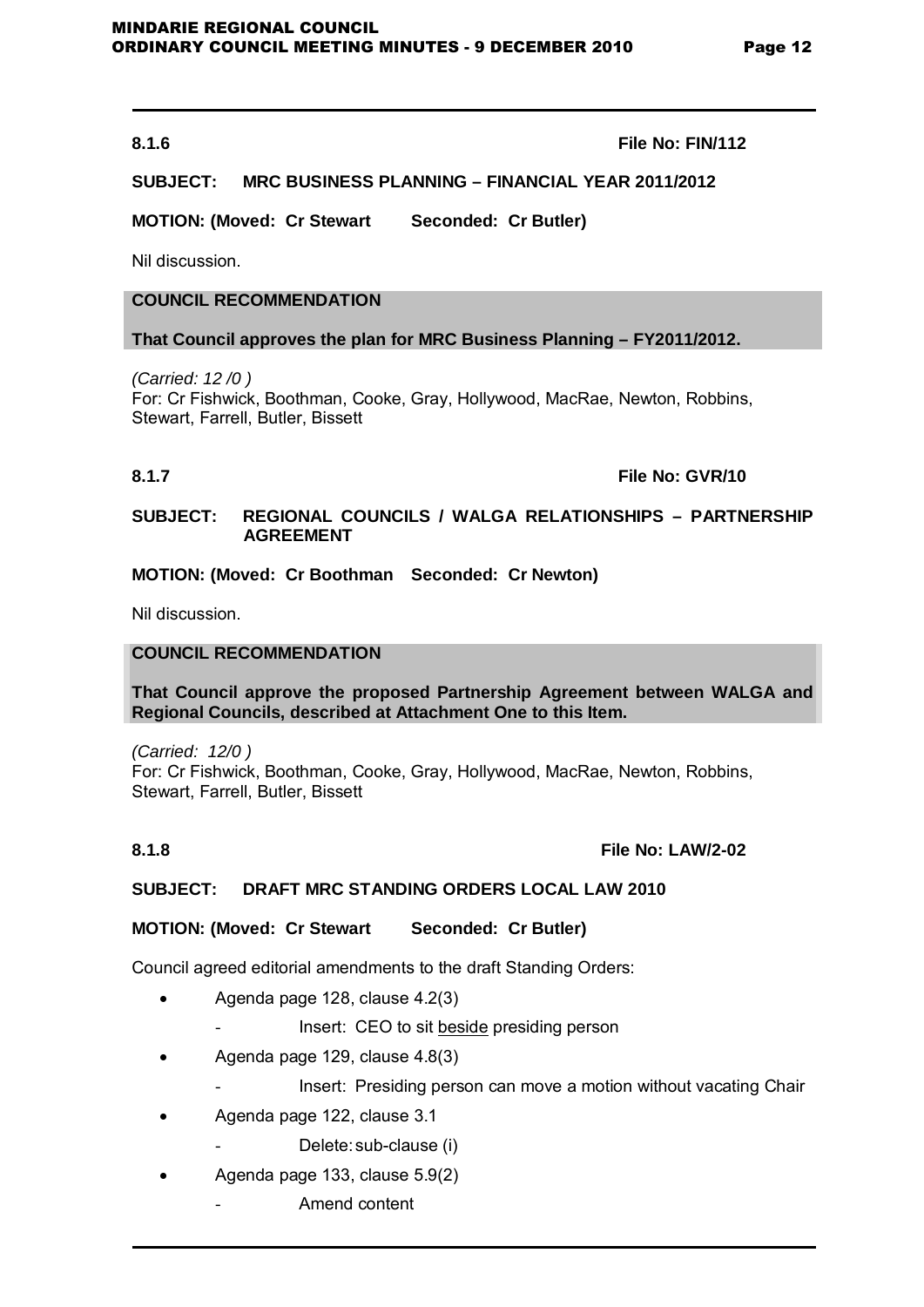Council noted the plan to produce a r eference document containing footnotes following approval to the Standing Orders.

# **COUNCIL RECOMMENDATION**

**That Council:**

- **(i) under section 3.16 of the Local Government Act 1995, the Council proposes to repeal the Mindarie Regional Council Standing Orders Local Law 2000 and to replace with a proposed new local law to be adopted under section 3.12**
- **(ii) under section 3.12 of the Act, Statewide public notice is to be given that the MRC proposes to make the Mindarie Regional Council Standing Orders Local Law 2010 as set out in Attachment 1**
- **(iii) notes that the matter will be referred back to the Council after the last day for submissions in relation to the proposed new local law**

*(Carried: 12 /0)* 

For: Cr Fishwick, Boothman, Cooke, Gray, Hollywood, MacRae, Newton, Robbins, Stewart, Farrell, Butler, Bissett

**8.1.9 File No: COR/1**

# **SUBJECT: DELEGATED AUTHORITY – CHIEF EXECUTIVE OFFICER**

**MOTION: (Moved: Cr Hollywood Seconded: Cr MacRae)** 

#### **MRC OFFICER RECOMMENDATION**

# **That Council APPROVE the Instrument of Delegation to the Chief Executive Officer (Attachment One of this Item).**

The Mover and Seconder agreed the following:

- 2.3 (Agenda page 151)
	- re-word of ' All investments to be' etc
- Amendment to the Motion to demonstrate decision to review delegations at 2.1 (Agenda page 149), and provision of subsequent report to OCM February 2011

#### **COUNCIL RECOMMENDATION**

**That Council APPROVE the Instrument of Delegation to the Chief Executive Officer (Attachment One of this Item), with the exception of Delegation 2.1 which is to be reviewed, and reported to Council at its OCM February 2011.**

Noting requirement Absolute Majority Voting

*(Carried: 12/0)*  For: Cr Fishwick, Boothman, Cooke, Gray, Hollywood, MacRae, Newton, Robbins, Stewart, Farrell, Butler, Bissett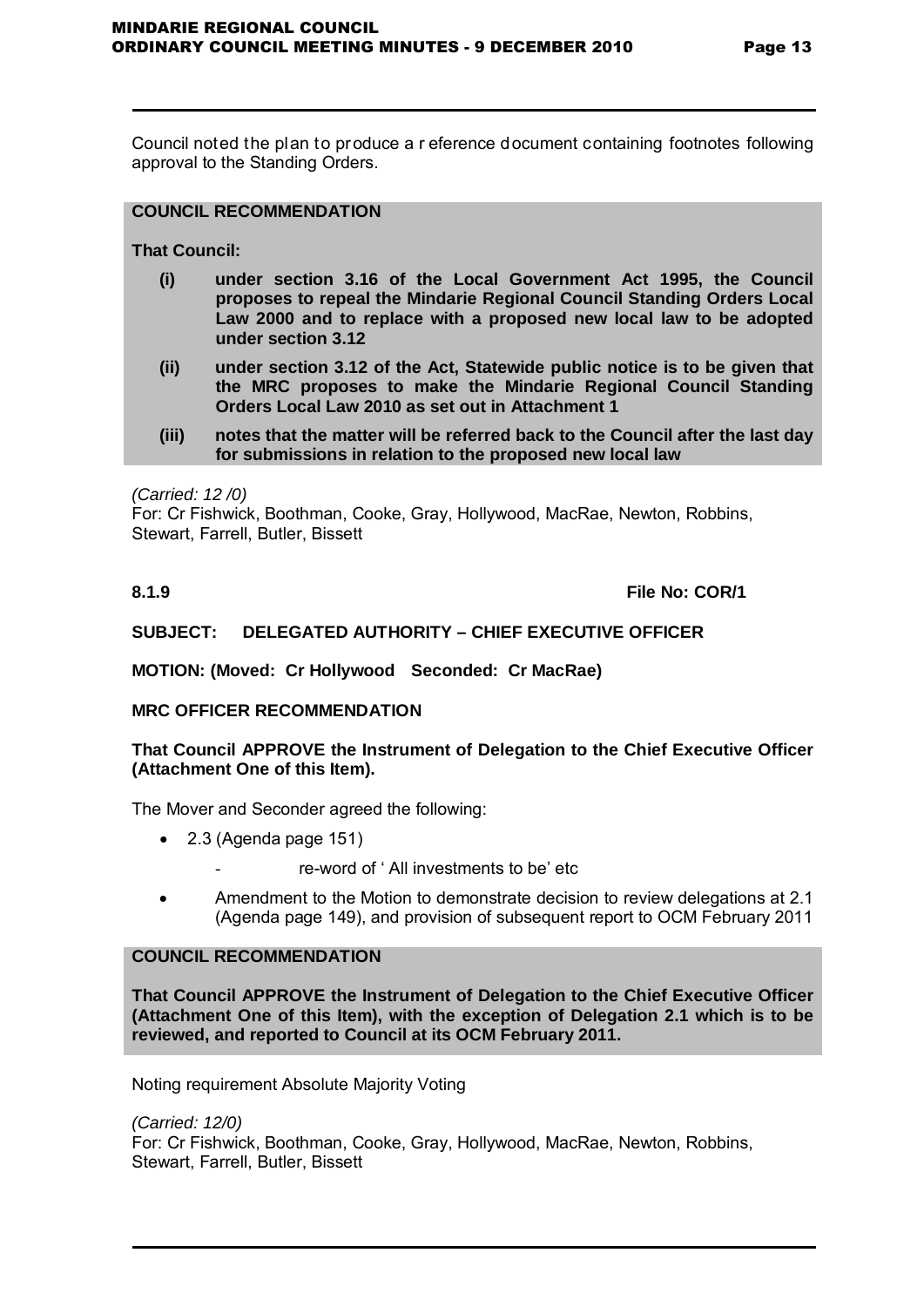**8.1.10 File No: COR/1**

# **SUBJECT: DELEGATED AUTHORITY - CEO**

**MOTION: (Moved: Cr Stewart Seconded: Cr Cooke)** 

Nil discussion

# **COUNCIL RECOMMENDATION**

**That in accordance with Section 5.42 of the Local Government Act 1995, the Chief Executive Officer be delegated authority by an ABSOLUTE MAJORITY to exercise the powers and duties of the Council, other than those referred to in Section 5.43 of the Act from 9 December 2010 to 24 February 2011:**

- **(i) in relation to general matters, where the recommendation is for an item of business of a general nature, a majority of all Elected Members are in agreement**
- **(ii) a report summarising the items of business dealt with by delegated authority is submitted for information to the Council meeting to be held on 24 February 2011**

Noting requirement Absolute Majority Voting

*(Carried: 12/0)*  For: Cr Fishwick, Boothman, Cooke, Gray, Hollywood, MacRae, Newton, Robbins, Stewart, Farrell, Butler, Bissett

# **8.1.11 File No: COR/10**

#### **SUBJECT: MINDARIE REGIONAL COUNCIL MEETING DATES FOR 2011**

# **MOTION: (Moved: Cr Butler Seconded: Cr Newton)**

Council noted contingency to conduct at least one more meeting at City of Stirling, prior to that Council's withdrawal from MRC.

# **COUNCIL RECOMMENDATION**

**That Council adopt the following schedule for Ordinary Council Meetings for Year 2011:**

- **24 February 2011 (City of Perth)**
- **28 April 2011 (City of Wanneroo)**
- **7 July 2011 (City of Stirling)**
- **25 August 2011 (Town of Vincent)**
- **13 October 2011 (City of Perth)**
- **8 December 2011 (Town of Victoria Park)**

*(Carried: 12/0)* 

For: Cr Fishwick, Boothman, Cooke, Gray, Hollywood, MacRae, Newton, Robbins, Stewart, Farrell, Butler, Bissett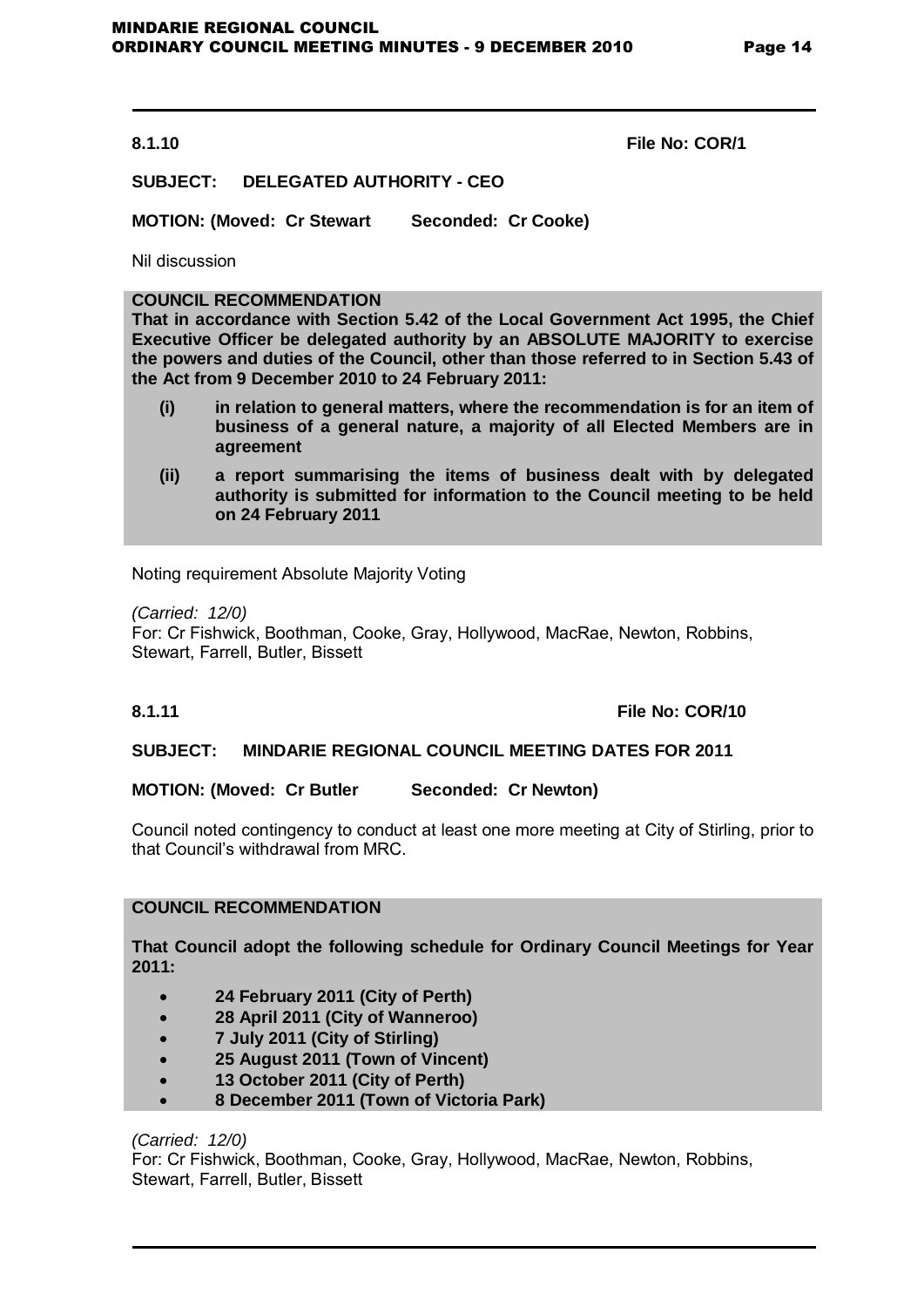# **8.2 STRATEGIC PROJECTS COMMITTEE MINUTES**

**8.2.1 File No: GOV/28/05**

# **MOTION: (Moved: Cr Boothman Seconded: Cr Robbins)**

Nil discussion.

# **COUNCIL RECOMMENDATION**

**That Council receive Minutes of Strategic Projects Committee meeting of 29 September, 2010 for information.**

*(Carried: 12/0)*  For: Cr Fishwick, Boothman, Cooke, Gray, Hollywood, MacRae, Newton, Robbins, Stewart, Farrell, Butler, Bissett

**8.2.2 File No: GOV/28/05**

**MOTION: (Moved: Cr Cooke Seconded: Cr Gray)** 

Nil discussion.

# **COUNCIL RECOMMENDATION**

**That Council receive Minutes of Strategic Projects Committee meeting of 22 October 2010 for information.**

*(Carried: 12/0)*  For: Cr Fishwick, Boothman, Cooke, Gray, Hollywood, MacRae, Newton, Robbins, Stewart, Farrell, Butler, Bissett

**8.2.3 File No: GOV/28/05**

**MOTION: (Moved: CR Gray Seconded: Cr Farrell)** 

Nil discussion.

# **COUNCIL RECOMMENDATION**

**That Council receive Minutes of Strategic Projects Committee meeting of 19 November 2010 for information.**

*(Carried: 12 /0)*  For: Cr Fishwick, Boothman, Cooke, Gray, Hollywood, MacRae, Newton, Robbins, Stewart, Farrell, Butler, Bissett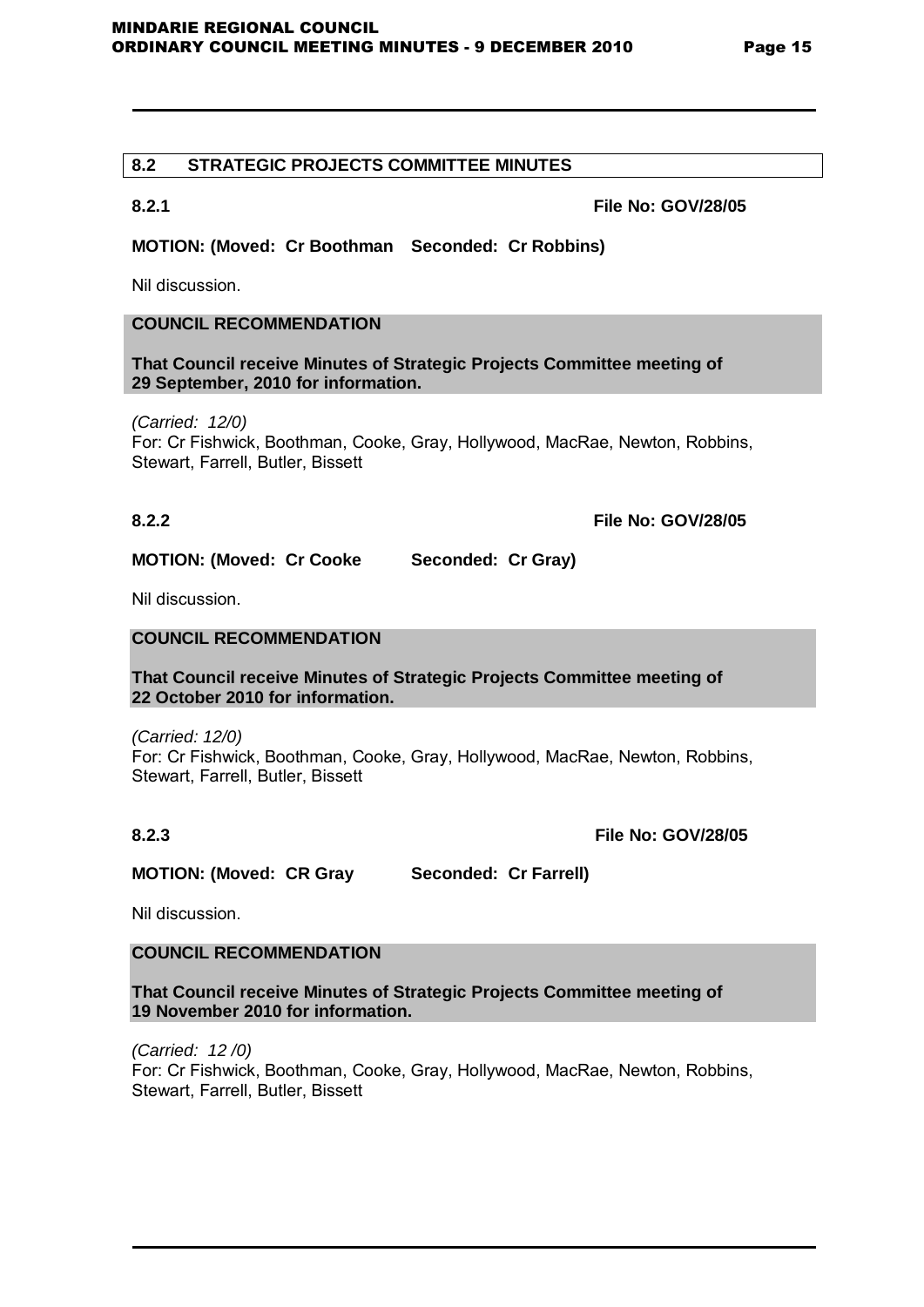# **8.3 AUDIT COMMITTEE MINUTES**

**8.3.1 File No: GOV/28/03**

# **MOTION: (Moved: Cr Stewart Seconded: Cr Butler)**

Nil discussion.

# **COUNCIL RECOMMENDATION**

**That Council approve recommendations 5.1, 5.2, 5.3 and 5.4 from Audit Committee Meeting Minutes of 24 November 2010 as follows:**

- **(i) the Audit Committee recommends that the Council adopts the Annual Report, including the Financial Statements for year ended 30 June 2010.**
- **(ii) the Audit Committee note the unsigned Auditors Report.**
- **(iii) the Audit Committee note the Chief Executive Officer will sign the Statement of Declaration in line with the Local Government (Financial Management) Regulations 1996 Section 51.1 on behalf of Mindarie Regional Council.**
- **(iv) the Audit Committee note the auditor's management letter issued upon completion of the 2009/2010 audit**

*(Carried: 12/0)*

For: Cr Fishwick, Boothman, Cooke, Gray, Hollywood, MacRae, Newton, Robbins, Stewart, Farrell, Butler, Bissett

Closure of meeting to the Public.

**MOTION: (Moved: Cr Boothman Seconded: Cr Cooke)**

**That Council, in accordance with Section 5.23(2)(e)(ii) of the Local Government Act 1995, resolves to close the meeting to members of the public to consider Item 8.4.1 as these Items contains information that has a commercial value to a person and which relates to a matter to be discussed at the meeting.** 

*(Carried: 12/0)* For: Cr Fishwick, Boothman, Cooke, Gray, Hollywood, MacRae, Newton, Robbins, Stewart, Farrell, Butler, Bissett

# **8.4 CONFIDENTIAL ITEMS**

**8.4.1 File No: EST/2-02**

#### **SUBJECT: LANDFILL GAS CONTRACT REPORT**

**MOTION: (Moved: Cr Farrell Seconded: Cr Butler)** 

Council noted that no plan existed for a further extension beyond this three year extension.